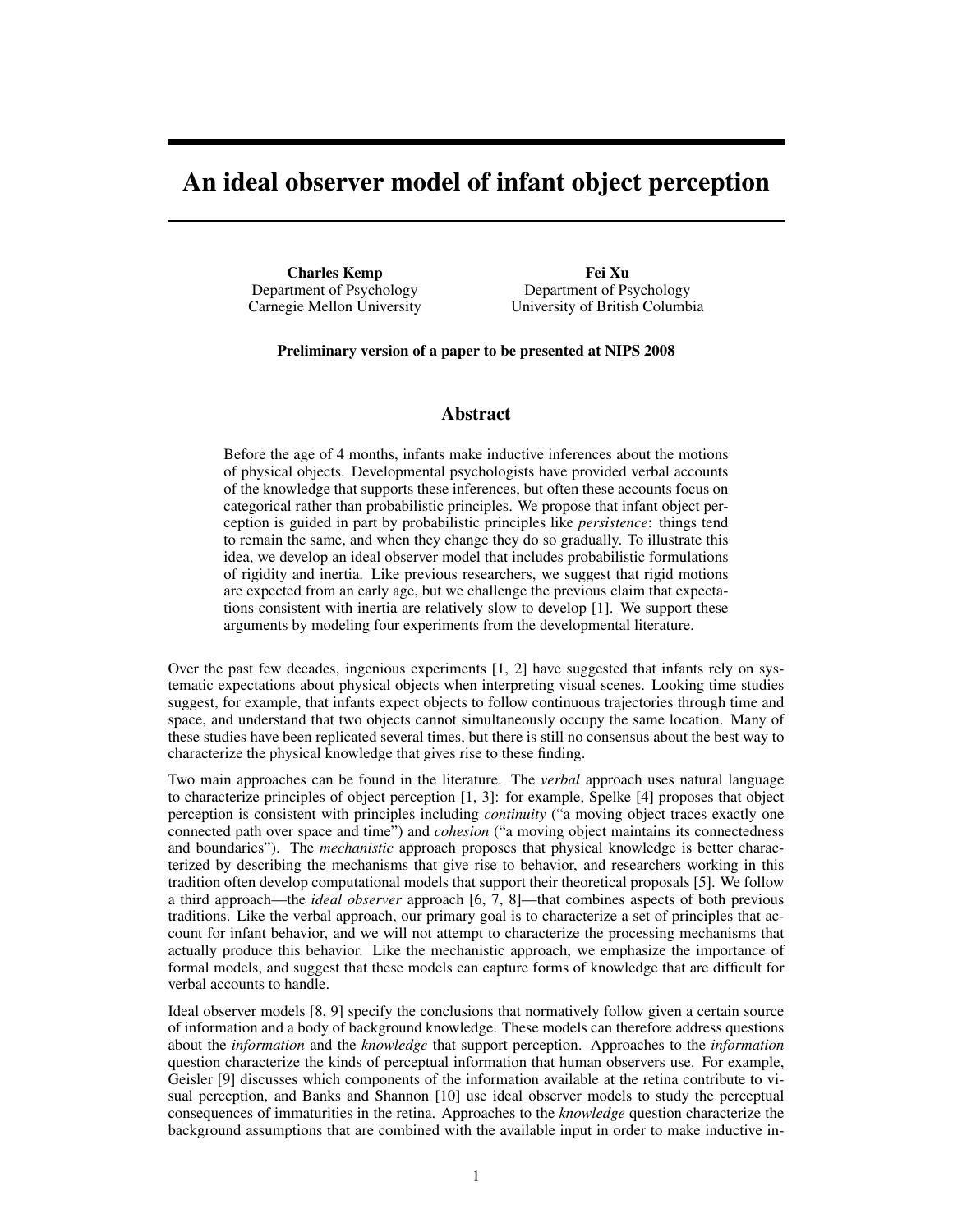ferences. For example, Weiss and Adelson [11] argue that several visual illusions follow from the *a priori* assumption that motions tend to be slow and smooth. There are few previous attempts to develop ideal observer models of infant perception, and most of them focus only on the information question [10]. This paper addresses the knowledge question, and proposes that the ideal observer approach can help to identify the minimal set of principles needed to account for the visual competence of young infants.

Most verbal theories of object perception focus on categorical principles [4], or principles that make a single distinction between possible and impossible scenes. We propose that physical knowledge in infancy also includes probabilistic principles, or expectations that make some possible scenes more surprising than others. We demonstrate the importance of probabilistic principles by focusing on two examples: the *rigidity* principle states that objects usually maintain their shape and size when they move, and the *inertia* principle states that objects tend to maintain the same pattern of motion over time. Both principles capture important regularities, but exceptions to these regularities are relatively common.

Focusing on rigidity and inertia will allow us to demonstrate two contributions that probabilistic approaches can make. First, probabilistic approaches can reinforce current proposals about infant perception. Spelke [3] suggests that rigidity is a core principle that guides object perception from a very early age, and we demonstrate how this idea can be captured by a model that also tolerates exceptions, such as non-rigid biological motion. Second, probabilistic approaches can identify places where existing proposals may need to be revised. Spelke [3] argues that the principle of inertia is slow to develop, but we suggest that a probabilistic version of this principle can help to account for inferences made early in development.

# **1 Principles of object perception**

Although we emphasize the importance of probabilistic principles, our model also includes five categorical principles that are closely related to principles discussed by Spelke [3, 4]. Future studies can consider whether these principles are genuinely categorical, or are better described as probabilistic expectations. For us, however, these categorical principles will provide a platform for exploring probabilistic expectations about rigidity and inertia.

The categorical principles we consider rely on three basic notions: space, time, and matter. We also refer to *particles*, which are small pieces of matter that occupy space-time points. Particles satisfy several principles:

- P1. *Temporal continuity*. Particles are not created or destroyed. In other words, every particle that exists at time  $t_1$  must also exist at time  $t_2$ .
- P2. *Spatial continuity*. Each particle traces a continuous trajectory through space.
- P3. *Exclusion*. No two particles may occupy the same space-time point.

An object is a collection of particles, and these collections satisfy two principles:

- P4. *Discreteness*. Each particle belongs to exactly one object.
- P5. *Cohesion*. At each point in time, the particles belonging to an object occupy a single connected region of space.

Suppose that we are interested in a space-time window specified by a bounded region of space and a bounded interval of time. For simplicity, we will assume that space is two-dimensional, and that no particle enters or leaves the bounded region of space during the interval of interest. The collection of all particle trajectories induces a velocity field  $\vec{v}$  that assigns a velocity  $(v_x, v_y)$  to each point in the space-time window. Let a labeling be a function that assigns an object label to each occupied point in the space-time window, and a label of 0 to all unoccupied points. Together, a velocity field and a labeling induce a set of velocity fields  $\{\vec{v_1}, \vec{v_2}, \dots, \vec{v_n}\}$ , where  $\vec{v_i}$  is the velocity field for object i, and where  $n$  is the number of objects.

We develop a theory of object perception by defining a prior distribution  $p(\vec{v})$  on velocity fields. The prior is induced by a generative process that chooses the number  $n$  of objects that will appear in the scene, then generates velocity fields  $\{\vec{v_1}, \vec{v_2}, \dots, \vec{v_n}\}$  for all objects in the scene. Consider first the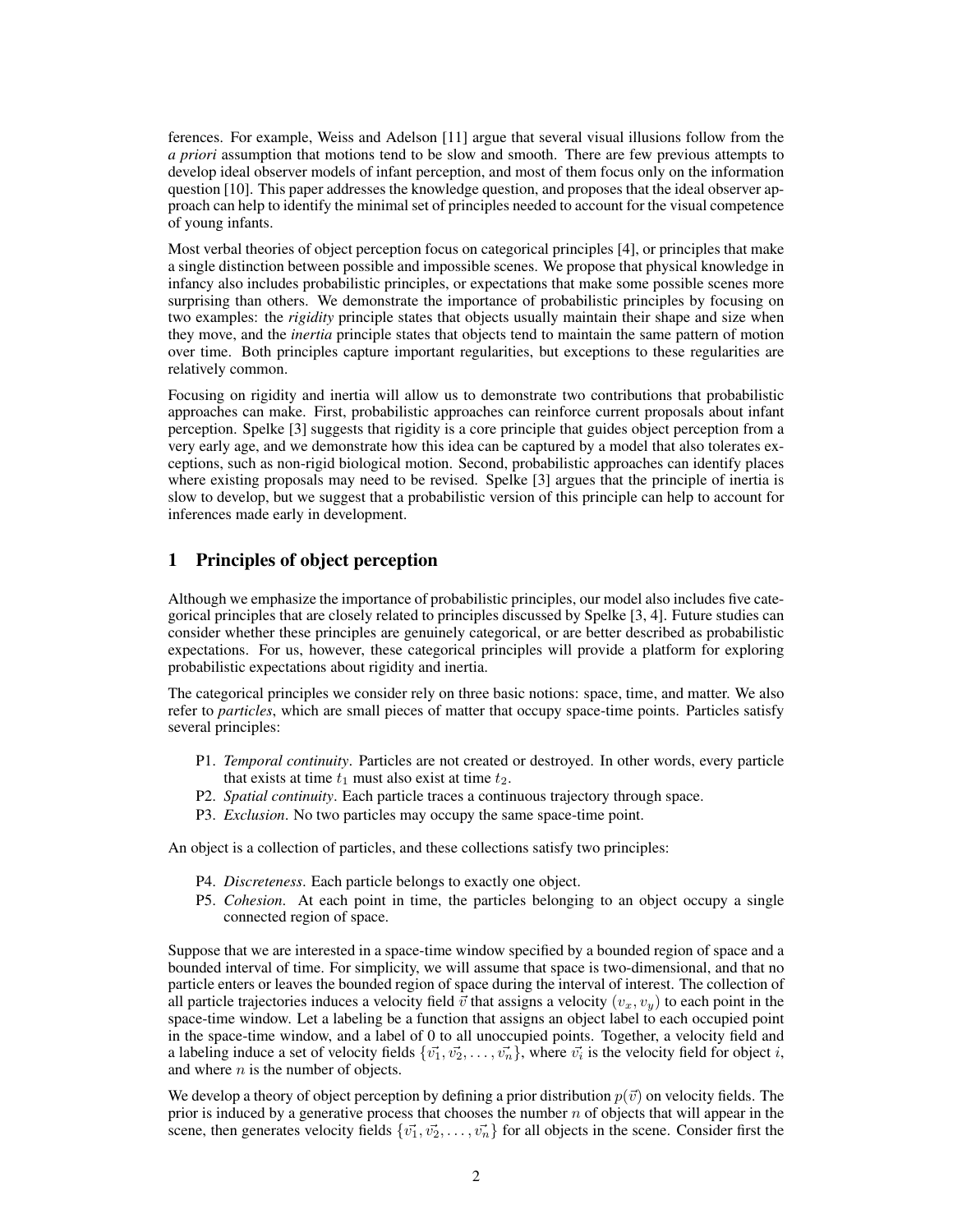distribution  $p(v_1)$  on fields for a single object. Any field that violates one or more of principles P1– P5 is assigned zero probability. For instance, fields where part of an object winks out of existence violate the principle of continuity through time, and fields where an object splits into two distinct pieces violate the principle of cohesion. Many fields, however, remain, including fields that specify non-rigid motions and jagged trajectories. For now, assume that we are working with a space of fields that is bounded but very large, and that the prior distribution over this space is uniform for all fields consistent with principles P1–P5:

$$
p(\vec{v_1}) \propto f(\vec{v_1}) = \begin{cases} 0 & \text{if } \vec{v_1} \text{ violates P1-P5} \\ 1 & \text{otherwise.} \end{cases}
$$
 (1)

Consider now the distribution  $p(v_1^1, v_2^2)$  on fields for pairs of objects. Principles P1 through P5 rule out some of these fields, but again we must specify a prior distribution on those that remain. Our prior is induced by the following principle:

P6. *Independence*. Velocity fields for multiple objects are independently generated subject to principles P1 through P5.

More formally, the independence principle specifies how the prior for the multiple object case is related to the prior  $p(v_1)$  on velocity fields for a single object (Equation 1):

$$
p(\vec{v_1},\ldots,\vec{v_n}) \propto f(\vec{v_1},\ldots,\vec{v_n}) = \begin{cases} 0 & \text{if } \{\vec{v_i}\} \text{ collectively violate P1–P5} \\ f(\vec{v_1}) \ldots f(\vec{v_n}) & \text{otherwise.} \end{cases}
$$
 (2)

#### **1.1 Probabilistic principles**

We return now to the question of prior expectations about the velocity field  $\vec{v_1}$  of a single object. Principles P1–P5 make a single cut that distinguishes possible from impossible trajectories, but we need to consider whether infants have additional knowledge that makes some of the possible trajectories less surprising than others. One informal idea that seems relevant is the notion of *persistence*[12]: things tend to remain the same, and when they change they do so gradually. We focus on two versions of this idea that may guide expectations about velocity fields:

- S1. *Spatial smoothness*. Velocity fields tend to be smooth in space.
- S2. *Temporal smoothness*. Velocity fields tend to be smooth in time.

A field is "smooth in space" if neighboring particles tend to have similar velocities at any instant in time. The smoothest possible field will be one where all particles have the same velocity at any instant—in other words, where an object is undergoing a rigid motion. The principle of spatial smoothness therefore captures the idea that objects tend to remain the same shape and size.

A field is "smooth in time" if any particle tends to have very similar velocities at nearby instants of time. The smoothest possible field will be one where each particle maintains the same velocity throughout the entire interval of interest. The principle of temporal smoothness therefore captures the idea that objects tend to maintain their initial pattern of motion. For instance, stationary objects tend to remain stationary, moving objects tend to keep moving, and a moving object following a given trajectory tends to continue along that trajectory.

Principles S1 and S2 are related to two principles— *rigidity* and *inertia*—that have been discussed in the developmental literature. The rigidity principle states that objects "tend to maintain their size and shape over motion"[3], and the inertia principle states that objects move smoothly in the absence of obstacles [4]. Some authors treat these principles very differently: for instance, Spelke suggests that rigidity is one of the core principles that guides object perception from a very early age [3], but that the principle of inertia is slow to develop, and is weak or fragile once acquired.

Since principles S1 and S2 seem closely related, the suggestion that one develops much later than the other seems counterintuitive. The rest of this paper explores the idea that both of these principles are needed to characterize infant perception. Our arguments will be supported by formal analyses, and we therefore need formal versions of S1 and S2. There may be different ways to formalize these principles, but we present a simple approach that builds on existing models of motion perception in adults [6, 7]. We define measures of instantaneous roughness that capture how rapidly a velocity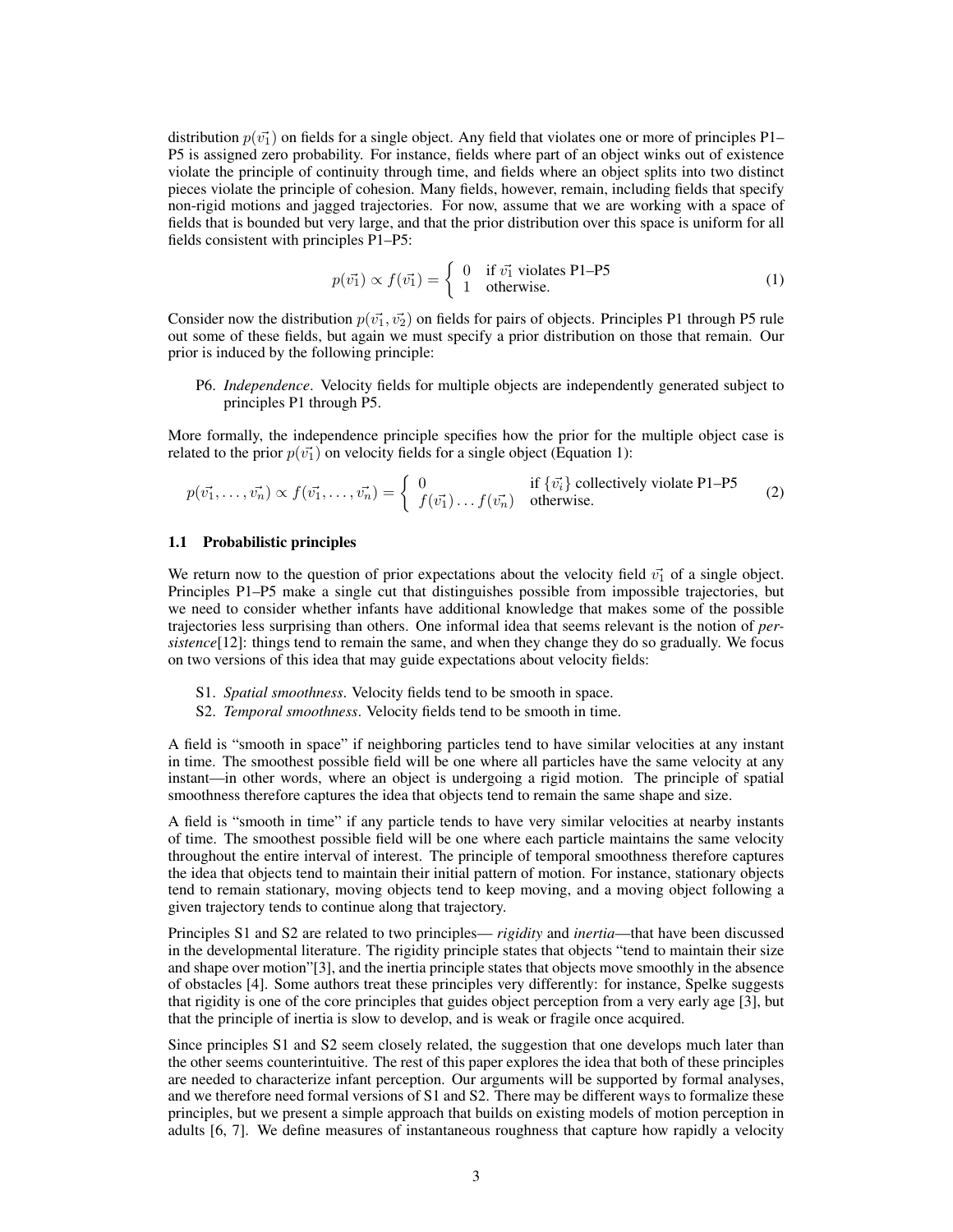

Figure 1: (a) Three scenes inspired by the experiments of Spelke and colleagues [13, 14]. Each scene can be interpreted as a single object, or as a small object on top of a larger object. (b) Relative preferences for the one-object and two-object interpretations according to two models. The baseline model prefers the one-object interpretation in all three cases, but the smoothness model prefers the one-object interpretation only for scenes L1 and L2.

field  $\vec{v}$  varies in space and time:

$$
R_{\text{space}}(\vec{v},t) = \frac{1}{\text{vol}(O(t))} \int\limits_{O(t)} \left| \frac{\partial \vec{v}(x,y,t)}{\partial x} \right|^2 + \left| \frac{\partial \vec{v}(x,y,t)}{\partial y} \right|^2 dxdy \tag{3}
$$

$$
R_{\text{time}}(\vec{v},t) = \frac{1}{\text{vol}(O(t))} \int\limits_{O(t)} \left| \frac{\partial \vec{v}(x,y,t)}{\partial t} \right|^2 dx dy \tag{4}
$$

where  $O(t)$  is the set of all points that are occupied by the object at time t, and vol $(O(t))$  is the volume of the object at time t.  $R_{space}(\vec{v}, t)$  will be large if neighboring particles at time t tend to have different velocities, and  $R_{time}(\vec{v}, t)$  will be large if many particles are accelerating at time t.

We combine our two roughness measures to create a single smoothness function  $S(\cdot)$  that measures the smoothness of a velocity field:

$$
S(\vec{v}) = -\lambda_{\text{space}} \int R_{\text{space}}(\vec{v}, t) dt - \lambda_{\text{time}} \int R_{\text{time}}(\vec{v}, t) dt \tag{5}
$$

where  $\lambda_{\text{space}}$  and  $\lambda_{\text{time}}$  are positive weights that capture the importance of spatial smoothness and temporal smoothness. For all analyses in this paper we we set  $\lambda_{\text{space}} = 10000$  and  $\lambda_{\text{time}} = 250$ , which implies that violations of spatial smoothness are penalized more harshly than violations of temporal smoothness. We now replace Equation 1 with a prior on velocity fields that takes smoothness into account:

$$
p(\vec{v_1}) \propto f(\vec{v_1}) = \begin{cases} 0 & \text{if } \vec{v_1} \text{ violates P1-P5} \\ \exp(S(\vec{v_1})) & \text{otherwise.} \end{cases}
$$
 (6)

Combining Equation 6 with Equation 2 specifies a model of object perception that can be used to make predictions about behavioral experiments.

#### **2 Smoothness in space**

There are many experiments where infants aged 4 months and younger appear to make inferences that are consistent with the principle of rigidity. This section suggests that the principle of spatial smoothness can account for these results. We therefore propose that a probabilistic principle (spatial smoothness) can explain all of the findings previously presented in support of a categorical principle (rigidity), and can help in addition to explain how infants perceive non-rigid motion.

One set of studies explores inferences about the number of objects in a scene. When a smaller block is resting on top of a larger block (L1 in Figure 1a), 3 month olds appear to infer that the scene includes a single object [13]. The same result holds when the small and large blocks are both moving in the same direction  $(L2$  in Figure 1a) [14]. When these blocks are moving in opposite directions (U in Figure 1a), however, infants appear to infer that the scene contains two objects [14]. Results like these suggest that infants may have a default expectation that objects tend to move rigidly.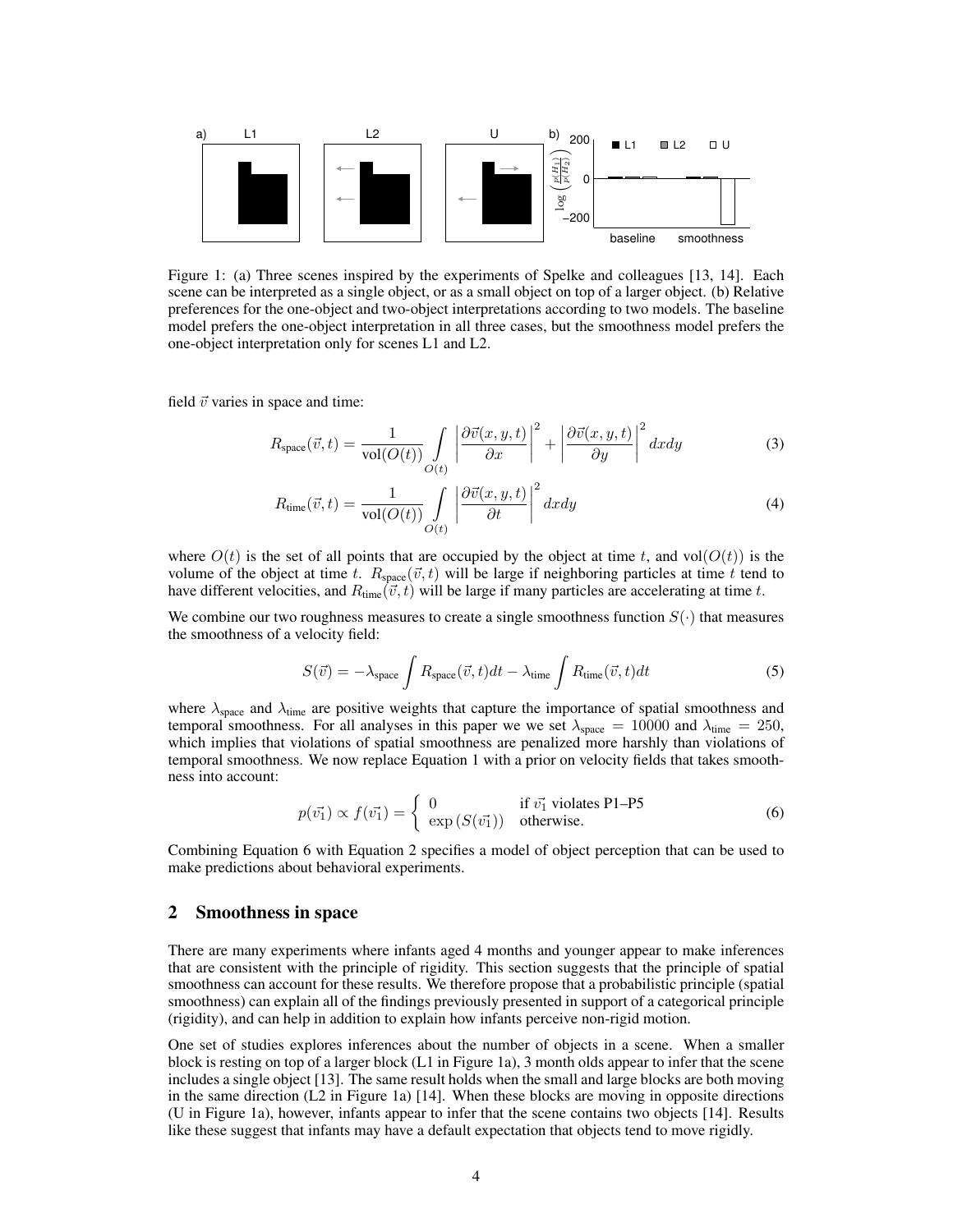

Figure 2: (a) Stimuli inspired by the experiments of Spelke et al. [1]. During habituation (H), infants saw a block move behind a occluder, which was then removed to reveal the block at rest at the bottom of the display. After habituation, a barrier is added and the occluder is removed to reveal the block resting on the barrier (L) or in the same final location as before (U). A likely interpretation of each stimulus is shown: for instance, in H, the block is inferred to move smoothly from top to bottom, and in U the block shrinks to a size that allows it to navigate the gap in the barrier. (b) Relative probabilities of scenes L and U according to two models. The baseline model finds L and U equally likely *a priori*, but prefers U after exposure to the habituation stimulus H. The smoothness model considers L more likely even after habituation.

We compared the predictions made by two models about the scenes in Figure 1a. The *smoothness* model uses a prior  $p(\vec{v_1})$  that incorporates principles S1 and S2 (Equation 6), and the *baseline* model is identical except that it sets  $\lambda_{\text{space}} = \lambda_{\text{time}} = 0$ . Both models therefore incorporate principles P1– P6, but only the smoothness model captures the principle of spatial smoothness.

We have assumed so far that space and time are continuous dimensions, but now work with a discrete approximation to our model. All analyses in this paper consider scenes that unfold within a spacetime grid with 45 cells for the two spatial dimensions and 21 cells for the temporal dimension. Inferring the velocity field for a scene requires computations of some sort [6, 7], but here we assume that this problem has already been solved and that the infant's perceptual system has computed a veridical velocity field  $\vec{v}$  for each scene that we consider.

Let  $H_1$  be the hypothesis that a given scene contains a single object, and  $H_2$  be the hypothesis that the scene contains two objects. We assume that the prior probabilities of these hypotheses are equal, and  $P(H_1) = P(H_2) = 0.5$ . An ideal observer can use the posterior odds ratio to choose between these hypotheses:

$$
\frac{P(H_1|\vec{v})}{P(H_2|\vec{v})} = \frac{P(\vec{v}|H_1)}{P(\vec{v}|H_2)} \frac{P(H_1)}{P(H_2)} \approx \frac{f(\vec{v})}{\int f(\vec{v_1}) d\vec{v_1}} \frac{\int f(\vec{v_1}, \vec{v_2}) d\vec{v_1} d\vec{v_2}}{f(v_A, v_B)}
$$
(7)

Equation 7 follows from Equations 2 and 6, and from approximating  $P(\vec{v}|H_2)$  by considering only the two object interpretation  $(\vec{v}_A, \vec{v}_B)$  with maximum posterior probability. For each scene in Figure 1a, the best two object interpretation will specify a field  $v_A^T$  for the small upper block, and a field  $v_B^2$  for the large lower block.

To approximate the ratio in Equation 7, we compute a rough approximation of  $\int f(\vec{v_1})d\vec{v_1}$  by summing over a finite space of velocity fields. We consider scenes built from five objects: a vertical rectangle, a horizontal rectangle, a small square, a large square, and an object that produces the same silhouette as a small square on top of a large square. Each object may follow one of 10 trajectories, all of which are rigid and piecewise linear: for instance, an object can remain stationary, move smoothly in one direction, move smoothly in one direction then double back, and so on. An object may begin at any point on a 30 by 30 grid, and we consider all fields that can be produced by choosing an object, a starting point, and a trajectory. All fields in this set have non-zero values of  $f(\cdot)$  according to Equation 6, and we approximate  $\int f(\vec{v_1})d\vec{v_1}$  by summing these values. A similar strategy can be used to approximate  $\int f(\vec{v_1}, \vec{v_2}) d\vec{v_1} d\vec{v_2}$ . Now, however, we must allow for the fact that some pairs of fields are incompatible and contribute a value of zero to the sum.

Although the approximations just described are rough, they allow us to explore some important qualitative differences between the smoothness and baseline models. Both models prefer the oneobject hypothesis  $H_1$  when presented with scenes L1 and L2 (Figure 1b). Since there are many more two-object scenes than one-object scenes, any typical two-object interpretation is assigned lower prior probability than a typical one-object interpretation. The baseline model makes the same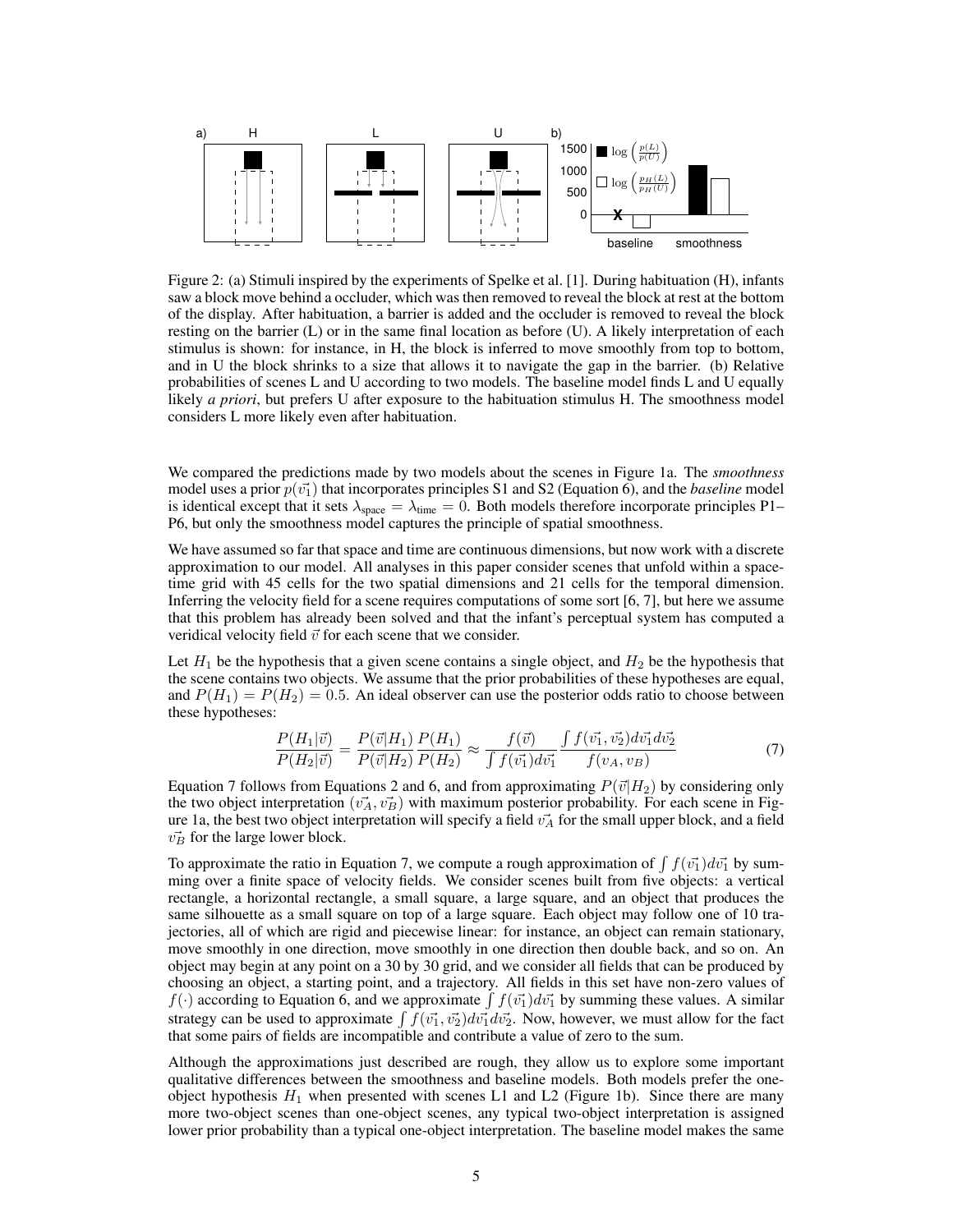kind of inference about scene U, and prefers the one-object interpretation. Like infants, however, the smoothness model prefers the two-object interpretation of scene U. This model assigns low probability to a one-object interpretation where adjacent points on the object have very different velocities, and this preference for smooth motion is strong enough to overcome the simplicity preference that makes the difference when interpreting the other two scenes.

Results from other experimental paradigms are also consistent with a preference for rigid motions. Figure 2 shows stimuli inspired by an experiment of Spelke et al. [1]. Four-month-old infants were habituated to a block that moved behind an occluder, and was revealed at the bottom of the display when the occluder was removed (stimulus H). After habituation, a barrier with a gap was introduced, and now the occluder was removed to reveal either the block resting on the barrier, or the block on the other side of the barrier. Looking times at these outcomes suggested that the infants were more surprised when the block appeared on the other side of the barrier, even though the block in the habituation scene always finished in that position. Scenes L and U in Figure 2 show possible explanations for the two outcomes. In *likely* scene L, the falling block is stopped by the barrier, but in *unlikely* scene U, the block shrinks to a size that allows it to pass through the barrier, then grows again until it reaches its original size.

To model this experiment we need to allow for occlusion and habituation. An ideal observer can treat the occluded pixels as missing data and integrate over all possible values that they might take, and we approximate this approach by considering one or two high-probability interpretations of each occluded scene. The proper treatment of habituation is less clear, especially when the habituating stimulus also includes occlusion. We assume that an ideal observer computes the velocity field  $v_H^2$ with maximum posterior probability given the habituating stimulus. In Figure 2, the inferred habituation field  $v_H^2$  corresponds to a trajectory where the block falls smoothly from the top to the bottom of the scene. We now assume that the observer expects subsequent velocity fields will be similar to  $v_H^2$ . Formally, we use a product-of-experts approach to define a post-habituation distribution on velocity fields:

$$
p_H(\vec{v_1}) \propto p(\vec{v_1}) p(\vec{v_1}|\vec{v_H})
$$
\n(8)

The first expert  $p(\vec{v})$  uses the prior distribution in Equation 6, and the second expert  $p(\vec{v} | \vec{v_H})$  assumes that field  $\vec{v}$  is drawn from a Gaussian distribution centered on  $v_H$ :

$$
p(\vec{v}|\vec{v_H}) \propto \prod_{x,y,t} \exp\left(-\frac{1}{2\sigma}|\vec{v}(x,y,t) - \vec{v_H}(x,y,t)|^2\right) \tag{9}
$$

where we have assumed that the covariance of the Gaussian is diagonal with parameter  $\sigma$ . More sophisticated models of habituation might be considered, but this simple approach will suffice for our purposes.

The black bars in Figure 2b show predictions about L and U in the absence of any habituation. The baseline model considers both scenes to be equally probable, but the smoothness model prefers scene L since U is a case where nearby points on the falling block have different velocities. The white bars show the consequences of habituation. The smoothness model still prefers scene L, since the habituation stimulus is not enough to overwhelm its preference for rigid motion. The baseline model now prefers scene U, since the velocity field in this case is similar to the habituation field  $v_H$ . In this and all subsequent analyses, the same habituation field  $v_H$  is used for the baseline and the smoothness model, even though the smoothness model alone can infer that the habituating block moves smoothly behind the occluder. Our analysis, however, shows that the baseline model cannot account for the experimental data even when supplied with an appropriate interpretation of the habituation stimulus.

Other experiments from the developmental literature have produced results consistent with the principle of spatial smoothness. For example, 4.5-month olds expect a swinging screen to be interrupted when an object is placed in its path, and 3.5-month olds are surprised when a tall object is fully hidden behind a short screen [2]. Both inferences appear to rely on the expectation that objects tend not to shrink, or to compress like foam rubber. Many of these experiments are consistent with an account that simply rules out non-rigid motion instead of introducing a graded preference for spatial smoothness. Biological motions, however, are typically non-rigid, and experiments suggest that infants can track and make inferences about objects that follow non-rigid trajectories [15]. Findings like these call for a theory like ours that incorporates a preference for rigid motion, but recognizes that non-rigid motions are possible.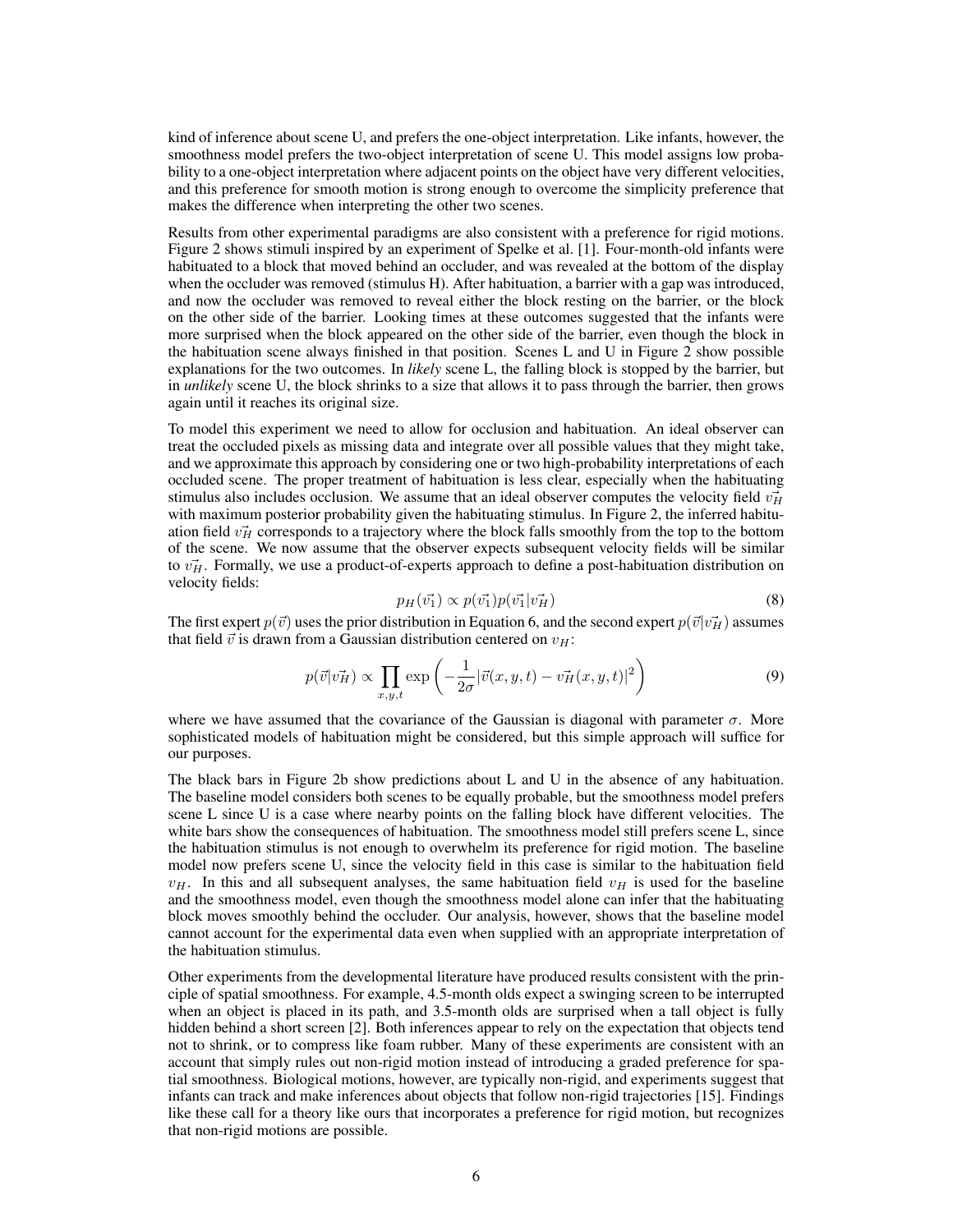

Figure 3: (a) Stimuli inspired by the experiments of [16]. The habituation stimulus H shows a block passing behind a barrier and emerging on the other side. After habituation, a new block is added either out of the direct path of the first block (L) or directly in the path of the first block (U1 and U2). In U1, the first block leaps over the second block, and in U2 the second block hops so that the first block can pass underneath. (b) Relative probabilities of scenes L, U1 and U2 according to two models. The baseline model finds all three scenes equally likely *a priori*, and considers L and U2 equally likely after habituation. The smoothness model considers L more likely than the other scenes both before and after habituation.



Figure 4: (a) Stimuli inspired by the experiments of Spelke et al. [17]. (b) Model predictions. After habituation to  $H_1$ , the smoothness model assigns roughly equal probabilities to L and U. After habituation to  $H2$ , the model considers L more likely. (c) A stronger test of the inertia principle. Now the best interpretation of stimulus U involves multiple changes of direction.

## **3 Smoothness in time**

We now turn to the principle of temporal smoothness (S2) and discuss some of the experimental evidence that bears on this principle. Some researchers suggest that a closely related principle (inertia) is slow to develop, but we argue that expectations about temporal smoothness are needed to capture inferences made before the age of 4 months.

Baillargeon and DeVos [16] describe one relevant experiment that explores inferences about moving objects and obstacles. During habituation, 3.5-month-old infants saw a car pass behind an occluder and emerge from the other side (stimulus H in Figure 3a). An obstacle was then placed in the direct path of the car (scenes U1 and U2) or beside this direct path (scene L), and the infants again saw the car pass behind the occluder and emerge from the other side. Looking time measurements suggested that the infants were more surprised to see the car emerge when the obstacle lay within the direct path of the car. This result is consistent with the principle of temporal smoothness, which suggests that infants expected the car to maintain a straight-line trajectory, and the obstacle to remain stationary.

We compared the smoothness model and the baseline model on a schematic version of this task. The black and dark gray bars in Figure 3 indicate relative *a priori* probabilities for scenes L, U1 and U2. The baseline model considers all three scenes equally probable, but the smoothness model prefers L. After habituation, the baseline model is still unable to account for the behavioral data, since it considers scenes L and U2 to be equally probable. The smoothness model, however, continues to prefer L.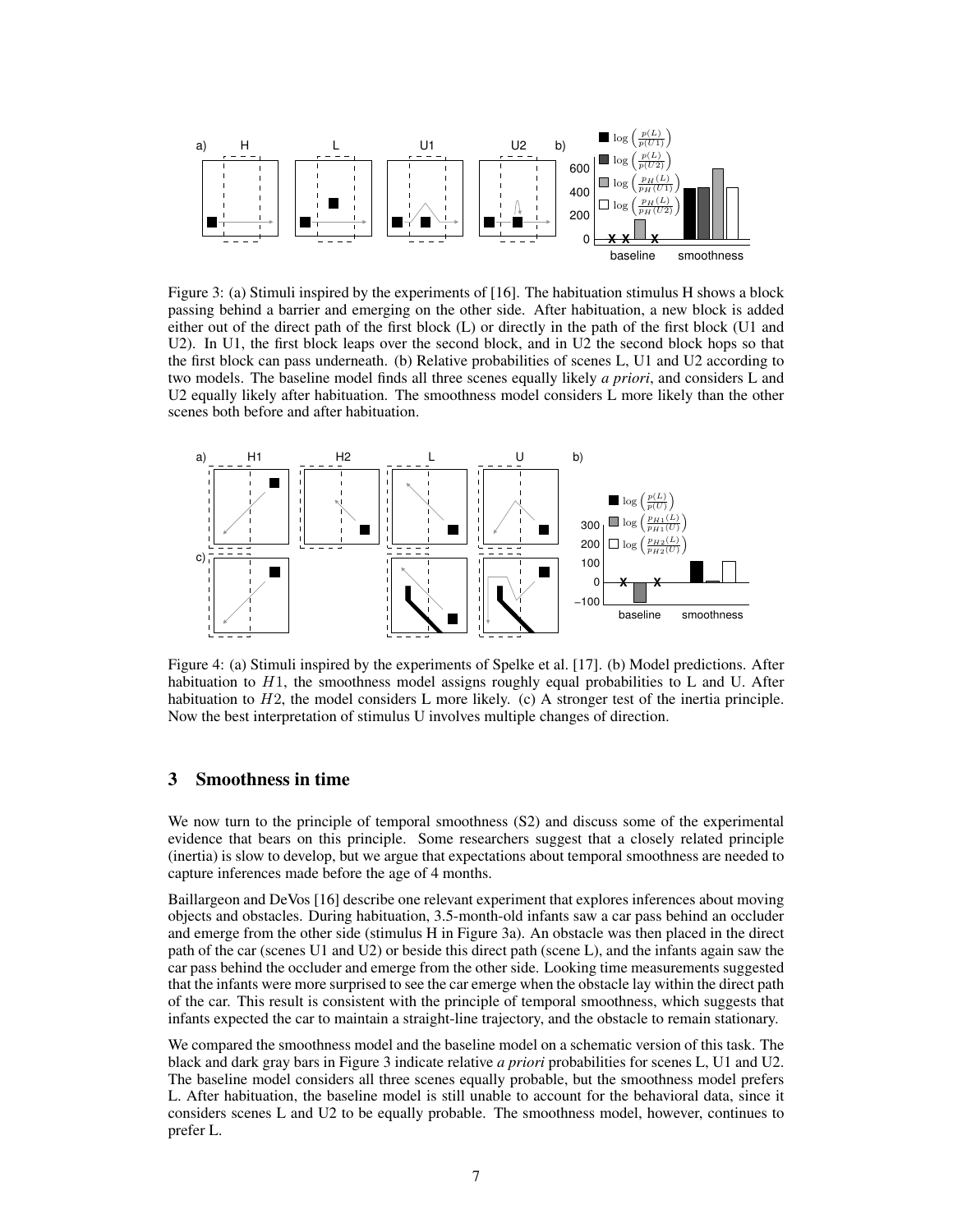We previously mentioned three consequences of the principle of temporal smoothness: stationary objects tend to remain stationary, moving objects tend to keep moving, and moving objects tend to maintain a steady trajectory. The "car and obstacle" task addresses the first and third of these proposals, but other tasks provide support for the second. Many authors have studied settings where one moving object comes to a stop, and a second object starts to move [18]. Compared to the case where the first object collides with the second, infants appear to be surprised by the "no-contact" case where the two objects never touch. This finding is consistent with the temporal smoothness principle, which predicts that infants expect the first object to continue moving until forced to stop, and expect the second object to remain stationary until forced to start.

Other experiments [19] provide support for the principle of temporal smoothness, but there are also studies that appear inconsistent with this principle. One of them uses a paradigm very similar to the "broken barrier" experiment in Figure 2 [17]. Infants are initially habituated to a block that moves from one corner of an enclosure to another (H1 in Figure 4a). After habituation, infants see a block that begins from a different corner, and now the occluder is removed to reveal the block in a location consistent with a straight-line trajectory (L) or in a location that was always the final resting place during habituation (U). Looking times suggest that infants aged 4-12 months are no more surprised by the inertia-violating outcome (U) than the inertia-consistent outcome (L). The smoothness model, however, can account for this finding. The outcome in U is contrary to temporal smoothness but consistent with habituation, and the tradeoff between these factors leads the model to assign roughly the same probability to scenes L and U (Figure 4b).

Only one of the inertia experiments described by Spelke et al. [17] and Spelke et al. [1] avoids this tradeoff between habituation and smoothness. This experiment considers a case where the habituation stimulus (H2 in Figure 4a) is equally similar to the two test stimuli. The results suggest that 8 month olds are now surprised by the inertia-violating outcome, and the predictions of our model are consistent with this finding (Figure 4b). 4 and 6 month olds, however, continue to look equally at the two outcomes. Note, however, that the trajectories in Figure 4 include at most one inflection point. Experiments that consider trajectories with many inflection points can provide a more powerful way of exploring whether 4 month olds have expectations about temporal smoothness.

One possible experiment is sketched in Figure 4c. The task is very similar to the task in Figure 4a, except that a barrier is added after habituation. In order for the block to end up in the same location as before, it must now follow a tortuous path around the barrier (U). Based on the principle of temporal smoothness, we predict that 4-month-olds will be more surprised to see the outcome in stimulus U than the outcome in stimulus L. This experimental design is appealing in part because previous work shows that infants are surprised by a case similar to U where the barrier extends all the way from one wall to the other [17], and our proposed experiment is a minor variant of this task.

Although there is room for debate about the status of temporal smoothness, we presented two reasons to revisit the conclusion that this principle develops relatively late. First, some version of this principle seems necessary to account for experiments like the car and obstacle experiment in Figure 3. Second, most of the inertia experiments that produced null results use a habituation stimulus which may have prevented infants from revealing their default expectations, and the one experiment that escapes this objection considers a relatively minor violation of temporal smoothness. Additional experiments are needed to explore this principle, but we predict that temporal smoothness will turn out to be yet another case where knowledge is available earlier than researchers once thought.

# **4 Discussion and Conclusion**

We argued that characterizations of infant knowledge should include room for probabilistic expectations, and that probabilistic expectations about spatial and temporal smoothness appear to play a role in infant object perception. To support these claims, we described an ideal observer model that includes both categorical (P1 through P5) and probabilistic principles (S1 and S2), and demonstrated that the categorical principles alone are insufficient to account for several experimental findings. Our two probabilistic principles are related to principles (rigidity and inertia) that have previously been described as categorical principles. Although rigidity and inertia appear to play a role in some early inferences, formulating these principles as probabilistic expectations helps to explain how infants deal with non-rigid motion and violations of inertia.